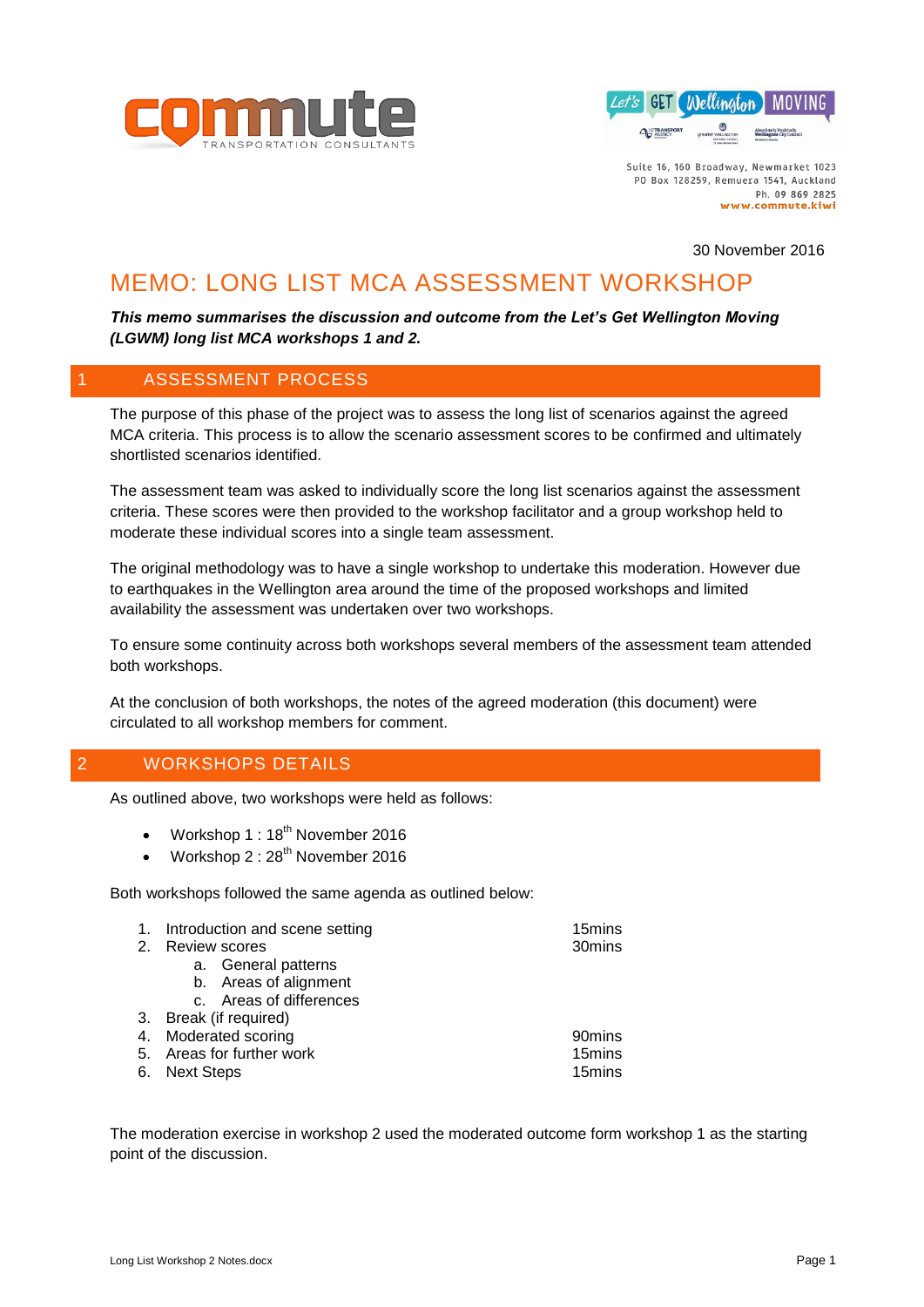



# 2.1 ATTENDEES

The attendees at the workshop were:

| Attendee                                                | Organisation                        | <b>Workshop 1</b> | <b>Workshop 2</b> |
|---------------------------------------------------------|-------------------------------------|-------------------|-------------------|
| <b>Facilitator, Commute</b>                             | Commute (Facilitator and reporting) | $\checkmark$      | $\checkmark$      |
| <b>Manager Network</b><br><b>Projects</b>               | <b>WCC</b>                          | $\checkmark$      | ✓                 |
| <b>City Engineer</b>                                    | <b>WCC</b>                          | $\checkmark$      |                   |
| <b>Programme Director</b>                               | <b>LGWM Team Director</b>           | ✓                 | $\checkmark$      |
| <b>Senior Spatial Planning</b><br><b>Advisor</b>        | <b>WCC</b>                          | $\checkmark$      |                   |
| <b>Planning &amp; Investment</b><br><b>Manager</b>      | <b>NZTA</b>                         | $\checkmark$      |                   |
| <b>Manager Transport and</b><br><b>Waste Operations</b> | <b>WCC</b>                          | $\checkmark$      |                   |
| <b>Chief Advisor Transport</b>                          | <b>WCC</b>                          | $\checkmark$      |                   |
| <b>Principal Planner</b>                                | <b>NZ Transport Agency</b>          |                   | $\checkmark$      |
| <b>Manager Transport</b><br><b>Strategy</b>             | <b>WCC</b>                          |                   | ✓                 |
| <b>Senior Transport</b><br><b>Planner</b>               | <b>GWRC</b>                         |                   | $\checkmark$      |
| <b>Team Leader Data &amp;</b><br><b>Analysis</b>        | <b>GWRC</b>                         |                   | ✓                 |
| <b>Manager, Regional</b><br><b>Transport Planning</b>   | <b>GWRC</b>                         |                   | $\checkmark$      |
| <b>Principal Transport</b><br><b>Planner</b>            | NZ Transport Agency                 |                   | $\checkmark$      |

Workshop facilitator, programme director and project design lead attended both workshops to provide workshop 1 context and continuity.

The above assessment team provided a diverse and wider range of skills and perspectives to ensure a robust assessment.

# 3 INITIAL DISCUSSIONS

Initial discussions at the workshops highlighted a number of areas of alignment in the individual assessments. There were also some areas where the workshop attendees had different understandings of the assessment criteria and their application. This was discussed at the start of each workshop.

The overall observation was that there was strong alignment across the individual assessors for the first four criteria.

There was general alignment on the difficulty of assessing original scenarios M,N and O. These scenarios M,N,O were developed to be resilience focussed. They were however not defined in detail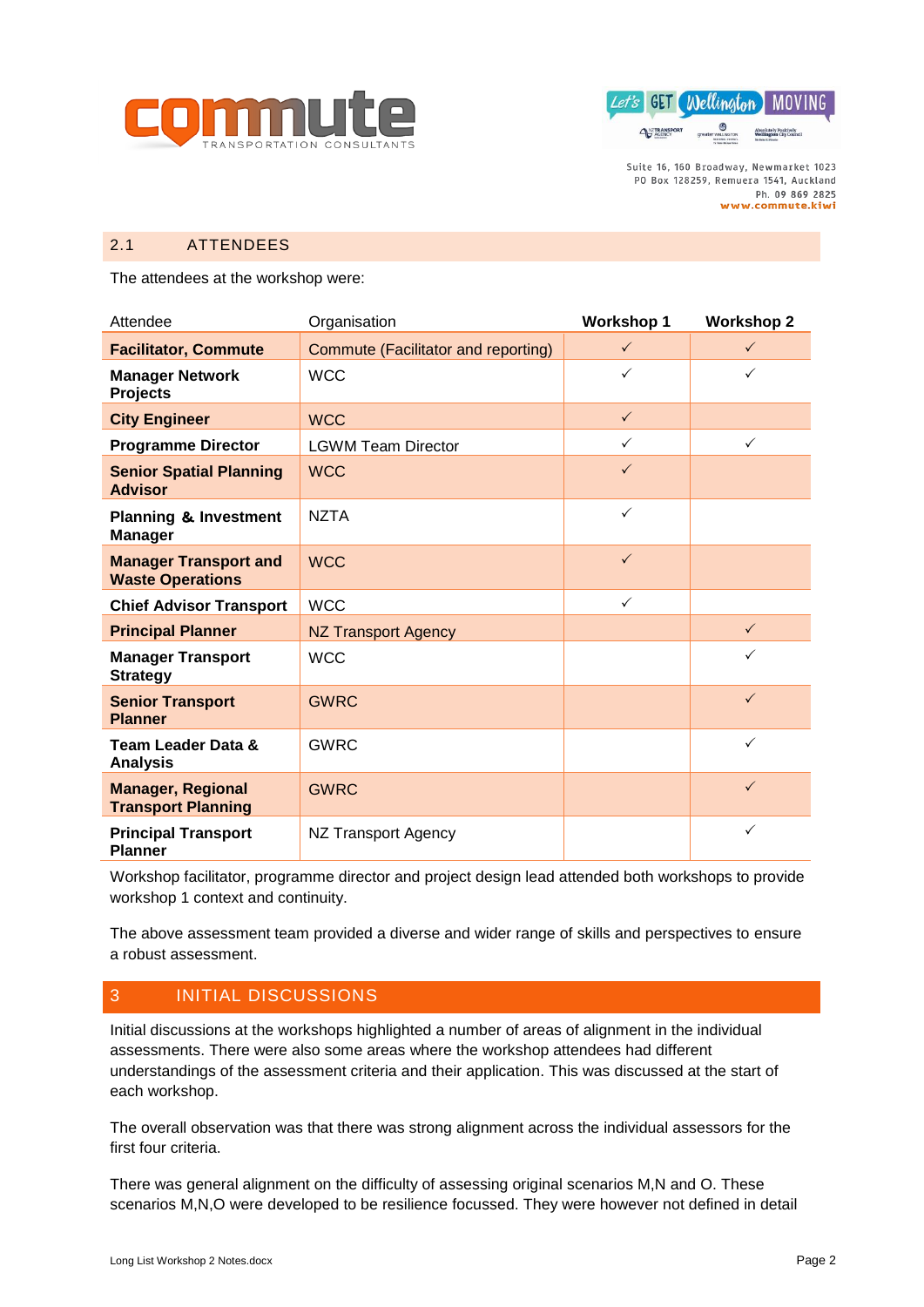



and therefore difficult to assess. It was agreed that resilience was an assessment criteria and outcome of the other scenarios (to differing degrees). Therefore these scenarios were removed as they could not be defined with enough clarity to allow an assessment to be completed and resilience was being captured in the assessment criteria.

It was also agreed in these workshop discussions that additional costing information was needed before the cost criteria could be accurately assessed.

# 4 WORKSHOP OUTCOME

# 4.1 OVERALL

Overall there was strong alignment between the assessors on most criteria. Different approaches to the assessment of the implementability and adaptability criteria had been undertaken. The cost criteria required further information to allow assessors to complete this accurately.

In workshop 1, the assessment of each individual assessor was presented and patterns identified and reviewed by the group as an initial step.

Workshop 1 then examined each criterion for all scenarios and agreed scores for the group.

This assessment was undertaken at the Tier 1 assessment level, with cognisance of the Tier 2 criteria. The criteria are included below for completeness. It is noted that the project governance group when approving the criteria added the two tier 2 criteria in red. These criteria were considered in detail in workshop 2.

#### **Tier 1 Tier 2** Improved walkability in the CBD with better access to the waterfront Enhanced urban environment Reduced impact of motorised transport in CBD Minimised adverse effects on natural environment Minimised impacts on built environment No increase to number of vehicles in the CBD Increased reliability and improved access to and from CBD Consistency with the Urban Growth Plan and Wellington Regional Strategy Improved throughput of people and goods on strategic corridors Increased reliability of access to and from the airport, hospital and port Transport demand is able to be spread across the day (not just in p Reduced PT travel time variability Increased PT catchment Improved pedestrian mode share Improved cycling mode share ncreased vehicle occupancy Improved PT mode share Reduced deaths and serious injuries for road users Improved safety for pedestrians and cyclists Adaptability to be able to respond and recover from unplanned events Adaptability and flexibility to cope with future uncertainty and technologies Consentability Feasibility Capital cost **A transport system that enhances the liveability of the central city A transport system that improves safety for all users A transport system that is adaptable to disruptions and future uncertaintly Implementability A transport system that provides more efficient and reliable access to support growth A transport system that reduces reliance on private vehicle travel**

Operational cost

#### **Table 1 : Assessment criteria**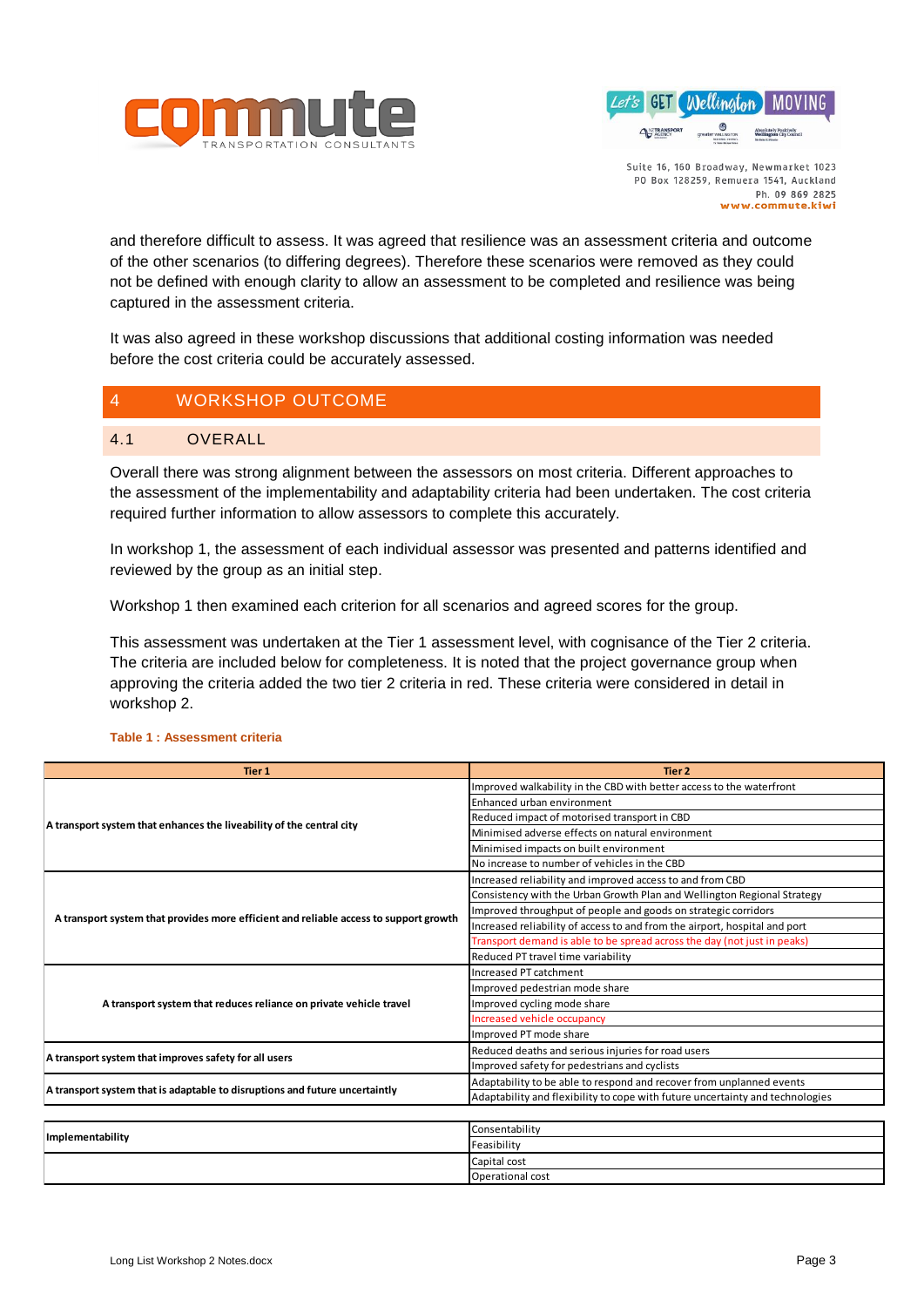



Scenarios

Workshop 2 was initially presented with the moderated scores from workshop 1. Workshop 2 then examined each criterion for all scenarios and confirmed moderated scores for the group.

Where these differed from the workshop 1 outcomes the rationale is outlined in this note for transparency.

The discussion and scoring outcome from both workshops is summarised below for each of the Tier 1 criteria.

#### 4.2 LIVEABILITY

The moderated scores for this criteria are shown in [Figure 1.](#page-3-0)

#### <span id="page-3-0"></span>**Figure 1 : Liveability scoring summary**

| Let's Get Wellington Moving                                                                                                                                                                                                                                                                                                                                                                                                                                                                                                                                                                                                                                                                                                                                                                                                                                                                                                                                                                                                                                                                                                                                                                                                                                                                                                                                                                                                                                                                                                                                                                                                                                                                                                                                                                                                                                                                                                                                                                                                                                                                                                                                            |                           |                                  |                            |                |                               |               | Scenarios     |                     |               |              |                |                         |             |
|------------------------------------------------------------------------------------------------------------------------------------------------------------------------------------------------------------------------------------------------------------------------------------------------------------------------------------------------------------------------------------------------------------------------------------------------------------------------------------------------------------------------------------------------------------------------------------------------------------------------------------------------------------------------------------------------------------------------------------------------------------------------------------------------------------------------------------------------------------------------------------------------------------------------------------------------------------------------------------------------------------------------------------------------------------------------------------------------------------------------------------------------------------------------------------------------------------------------------------------------------------------------------------------------------------------------------------------------------------------------------------------------------------------------------------------------------------------------------------------------------------------------------------------------------------------------------------------------------------------------------------------------------------------------------------------------------------------------------------------------------------------------------------------------------------------------------------------------------------------------------------------------------------------------------------------------------------------------------------------------------------------------------------------------------------------------------------------------------------------------------------------------------------------------|---------------------------|----------------------------------|----------------------------|----------------|-------------------------------|---------------|---------------|---------------------|---------------|--------------|----------------|-------------------------|-------------|
| <b>Wellington</b> MOVING<br>$Let's$ GET                                                                                                                                                                                                                                                                                                                                                                                                                                                                                                                                                                                                                                                                                                                                                                                                                                                                                                                                                                                                                                                                                                                                                                                                                                                                                                                                                                                                                                                                                                                                                                                                                                                                                                                                                                                                                                                                                                                                                                                                                                                                                                                                | $\frac{\epsilon}{2}$<br>å | $\blacktriangleleft$<br>Scenario | $\blacksquare$<br>Scenario | U<br>Scenario  | $\mathbf{\Omega}$<br>Scenario | ш<br>Scenario | щ<br>Scenario | $\circ$<br>Scenario | z<br>Scenario | Scenario     | Scenario J     | $\leq$<br>Scenario      | Scenario    |
|                                                                                                                                                                                                                                                                                                                                                                                                                                                                                                                                                                                                                                                                                                                                                                                                                                                                                                                                                                                                                                                                                                                                                                                                                                                                                                                                                                                                                                                                                                                                                                                                                                                                                                                                                                                                                                                                                                                                                                                                                                                                                                                                                                        | $\mathbf 0$               | $\overline{A}$                   | B                          | $\overline{C}$ | D                             | E             | F             | $\mathsf{G}$        | H.            | $\mathbf{L}$ | $\overline{1}$ | $\overline{\mathsf{K}}$ | L           |
| Summary<br>A transport system that enhances the liveability of the central city                                                                                                                                                                                                                                                                                                                                                                                                                                                                                                                                                                                                                                                                                                                                                                                                                                                                                                                                                                                                                                                                                                                                                                                                                                                                                                                                                                                                                                                                                                                                                                                                                                                                                                                                                                                                                                                                                                                                                                                                                                                                                        | $\mathbf 0$               |                                  |                            |                |                               |               |               |                     |               |              |                |                         | $\mathbf 0$ |
| The importance of walking within the CBD and its impact on the liveability and vibrancy of the city was<br>discussed as an important element of this criteria for assessors. Scenarios with hard TDM pricing were<br>considered likely to reduce vehicles movements near the CBD and therefore offer enhanced liveability<br>amenity in the CBD. Other infrastructure was required to support and deliver these potential liveability<br>benefits.<br>Scenarios A & D were both scored as delivering very poor outcomes against this criteria. This is due to<br>the likely increase in vehicles in and through the CBD and the impact this would have on pedestrians<br>and other users, reducing the liveability. It was acknowledged that the grade separation of some<br>important intersections would provide localised pedestrian benefit.<br>Scenarios F, G, H and K were considered to deliver significant liveability improvements. There would<br>be increased pedestrian amenity and a reduction in vehicles in and around the CBD with the<br>scenarios. Each scenario delivered this significant outcome differently, Scenario F combined pricing<br>with strong active modes investment, Scenario G did not have pricing but had greater PT investment,<br>Scenario H provided grade separation of key parts of the road network and detuned the waterfront<br>whilst Scenario K combined pricing and a high level of pedestrian investment.<br>Workshop 1 initially assessed Scenario E as having moderate benefits, however workshop 2 agreed<br>that the combination of pricing and high PT investment warranted an increase in score to a significant<br>benefit.<br>Scenario B and C were considered to offer more moderate liveability benefits due to the increase in<br>PT and pedestrian services, however not to the same extent as the higher scoring scenarios as they<br>also include roading options.<br>Scenario I provided considerable additional traffic in and around the CBD, as well as considerable<br>pedestrian and cyclist enhancements, which on balance was assessed as providing a moderate<br>improvement to this criteria. |                           |                                  |                            |                |                               |               |               |                     |               |              |                |                         |             |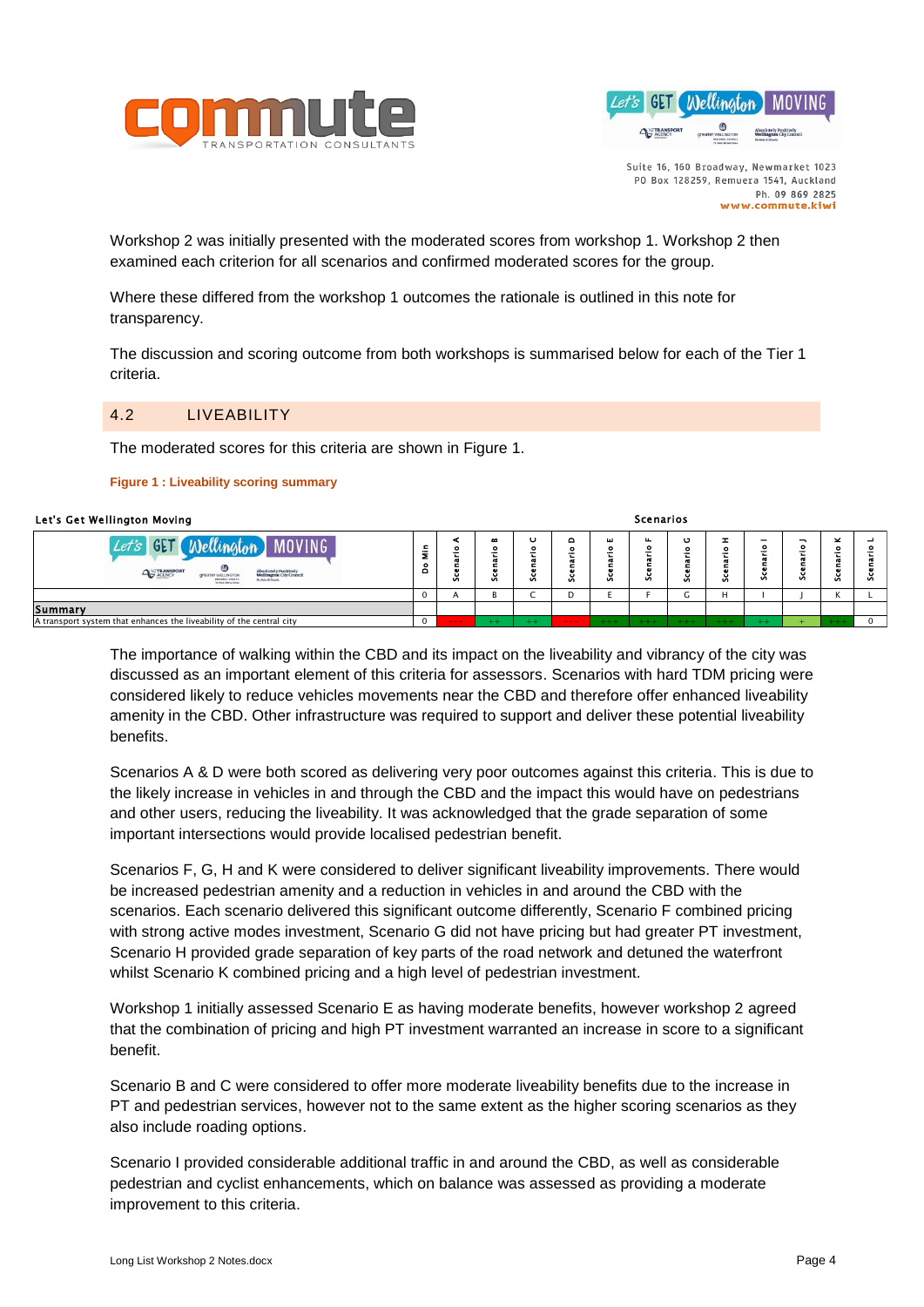



Scenarios

Scenario J provided moderate levels of PT and walking investment, but did improve local roads for pedestrians through a reduction in speed. This was assessed as providing minor liveability improvements.

Scenarios L was initially assessed as offering minor positive liveability outcomes due to the focus on local street improvements. However workshop 2 moderated that by comparison to other scenarios this provided the least investment in walking and delivered no net improvement in liveability outcomes and hence the assessment was changed to being neutral.

# 4.3 EFFICIENCY AND GROWTH

The moderated scores for this criterion are shown in [Figure 2.](#page-4-0)

#### <span id="page-4-0"></span>**Figure 2 : Efficiency and growth scoring summary**

#### Let's Get Wellington Moving

| GE.<br><b>MOVING</b><br>⊛<br>ANZTRANSPORT<br><b>Absolutely Positively<br/>Wellington City Council</b><br>greater will indices<br><b>BEGINNEL COUNTY</b><br>My Bake & Flooder<br>To Pane Motos Tales | $\epsilon$<br>Ξ<br>۰<br>Ă | с<br>Ō | œ<br>۰<br>۰<br>Ø | ٥<br>n | ш<br>$\bullet$<br>n | ш.<br>۰<br>o<br>Ū, | o<br>n | Ŧ.<br>$\bullet$<br>-<br>α<br>$\mathbf{a}$<br>- 63<br>Ø | -<br>۰<br>Ű, | v     | $\overline{\phantom{a}}$<br>e<br>S. | n |
|-----------------------------------------------------------------------------------------------------------------------------------------------------------------------------------------------------|---------------------------|--------|------------------|--------|---------------------|--------------------|--------|--------------------------------------------------------|--------------|-------|-------------------------------------|---|
|                                                                                                                                                                                                     | $\mathbf 0$               |        | D                |        |                     |                    |        | н                                                      |              |       |                                     |   |
| Summary                                                                                                                                                                                             |                           |        |                  |        |                     |                    |        |                                                        |              |       |                                     |   |
| A transport system that provides more efficient and reliable access to support growth                                                                                                               | $\Omega$                  |        |                  |        |                     |                    |        |                                                        |              | $- -$ |                                     |   |
|                                                                                                                                                                                                     |                           |        |                  |        |                     |                    |        |                                                        |              |       |                                     |   |

The general conversation at the workshop for this criterion was focussed on the role of transport to support and enable economic growth.

Additional road capacity on key routes was highly valued for this criterion. Pricing was assessed as having some negative impact on growth outcomes due to the demand constraining nature of this mechanism, however reliability would be enhanced.

Public transport was seen as next key contributor to this criterion, with BRT considered a step change in outcome compared to other PT options.

Scenario C was assessed as delivering the best outcome in this category as it provides additional road reliability and throughput for strategic routes as well as enhanced PT services, resulting in a significant improvement.

Scenarios A and D were considered to provide a moderate improvement for this criterion due to the lesser investment in PT and cycling areas compared to Scenario C, giving them a moderate, rather than significant benefit. This meant these two scenarios performed better than all others, except C.

Scenarios B, E, H and I were assessed to offer minor improvements, as when compared to the higher scoring Scenarios, Scenario B offered less roading investment, Scenario E included pricing and Scenario H and I included less PT investment and TDM measures.

Scenario F provides a mix of PT and active modes with pricing and these were considered to balance each other for no net improvement.

Scenario L was challenging to evaluate in detail as the reduced capacity of local roads was considered to not deliver additional reliability for commuters in particular. However, with the additional measures provided it was assessed as having no net adverse or positive impact.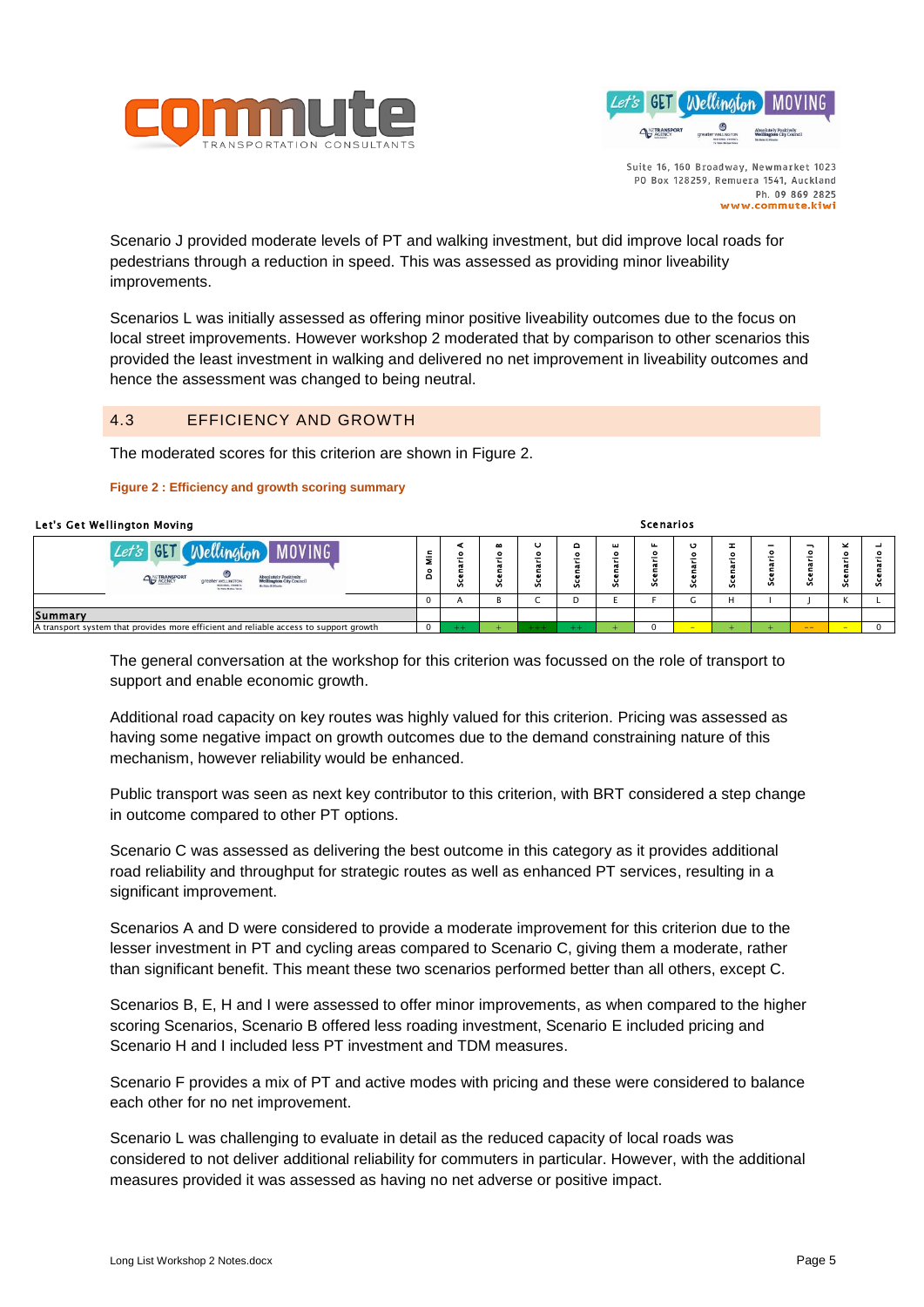



Scenarios

Scenarios G and K included TDM and a lack of road transport investment that was assessed as a slight adverse impact.

Scenario J was assessed as the worst performing scenario for this criterion (moderate adverse impact) as the lack of additional capacity for all modes was unlikely to drive growth and efficiency.

# 4.4 CAR DEPENDENCY

The moderated scores for this criterion are shown in [Figure 3.](#page-5-0)

#### <span id="page-5-0"></span>**Figure 3 : Reduced private vehicle reliance scoring summary**

#### Let's Get Wellington Moving

| <b>MOVING</b><br>GE <sub>1</sub><br>Wellington<br><b>ANTRANSPORT</b><br><b>Absolutely Positively<br/>Wellington City Council</b><br>greater wELLINGTON<br>My Hole & Hoody<br><b>REGISTER, COURSE</b><br>To Pane Motor Teles | ε<br>Ξ<br>۰<br>ó | о<br>c<br>n | $\bullet$<br>۰<br>۰<br>Ø | o | $\circ$<br>÷. | ш<br>۰<br>-<br>Ū | ш.<br>۰<br>o<br>Ø | o<br>-<br>v. | Ŧ<br>$\bullet$<br>-<br>v. | -<br>۰<br>æ<br>Ū. | Ū | $\overline{\phantom{a}}$<br>۰<br>Š. | $\sim$ |
|-----------------------------------------------------------------------------------------------------------------------------------------------------------------------------------------------------------------------------|------------------|-------------|--------------------------|---|---------------|------------------|-------------------|--------------|---------------------------|-------------------|---|-------------------------------------|--------|
|                                                                                                                                                                                                                             | 0                |             |                          |   |               |                  |                   | u            |                           |                   |   | N                                   |        |
| <b>Summary</b>                                                                                                                                                                                                              |                  |             |                          |   |               |                  |                   |              |                           |                   |   |                                     |        |
| A transport system that reduces reliance on private vehicle travel                                                                                                                                                          |                  |             | $\pm$ $\pm$              |   | $- -$         | $^{+++}$         |                   |              |                           |                   |   |                                     | --     |
|                                                                                                                                                                                                                             |                  |             |                          |   |               |                  |                   |              |                           |                   |   |                                     |        |

It was clarified at the beginning of the discussion that in relation to the first Tier 2 criteria, the 'PT catchment' is within 30mins of CBD.

Pricing was highly valued in this criterion. Supporting infrastructure was however required to realise the potential benefit of this measure. There was a greater focus by assessors on the commuter reliance on private vehicles.

Scenario E was assessed as the best performing scenario, with the pricing element providing the impetus for reduced car dependency. Compared with other pricing scenarios, Scenario E provided the appropriate alternative infrastructure (PT etc) for those private vehicle users who shift modes. Scenarios B, F, G, H were active mode and PT focussed and correspondingly given a moderate benefit score. The main difference between these scenarios and Scenario E was Scenario B and G not having pricing, Scenario F not having the same level of PT investment and Scenario H having less PT.

Scenario K was assessed as only having a minor benefit in workshop 1, however workshop 2 increased this score to being moderate due to the pricing element and the level of investment proposed in all other modes.

Scenarios I was assessed as providing minor benefits for reduced car dependency. Scenario I had increased road capacity, but also enhanced PT services. The road infrastructure reduced the assessed benefit from moderate to minor. Scenario C provided a high BRT PT investment which was valued highly, however this was combined with additional road capacity which balanced this scenario to offering a minor benefit against this criterion.

Scenario J was considered to provide no additional infrastructure to get people out of cars in a noticeable way, therefore a BAU outcome is forecast, hence a 0 score.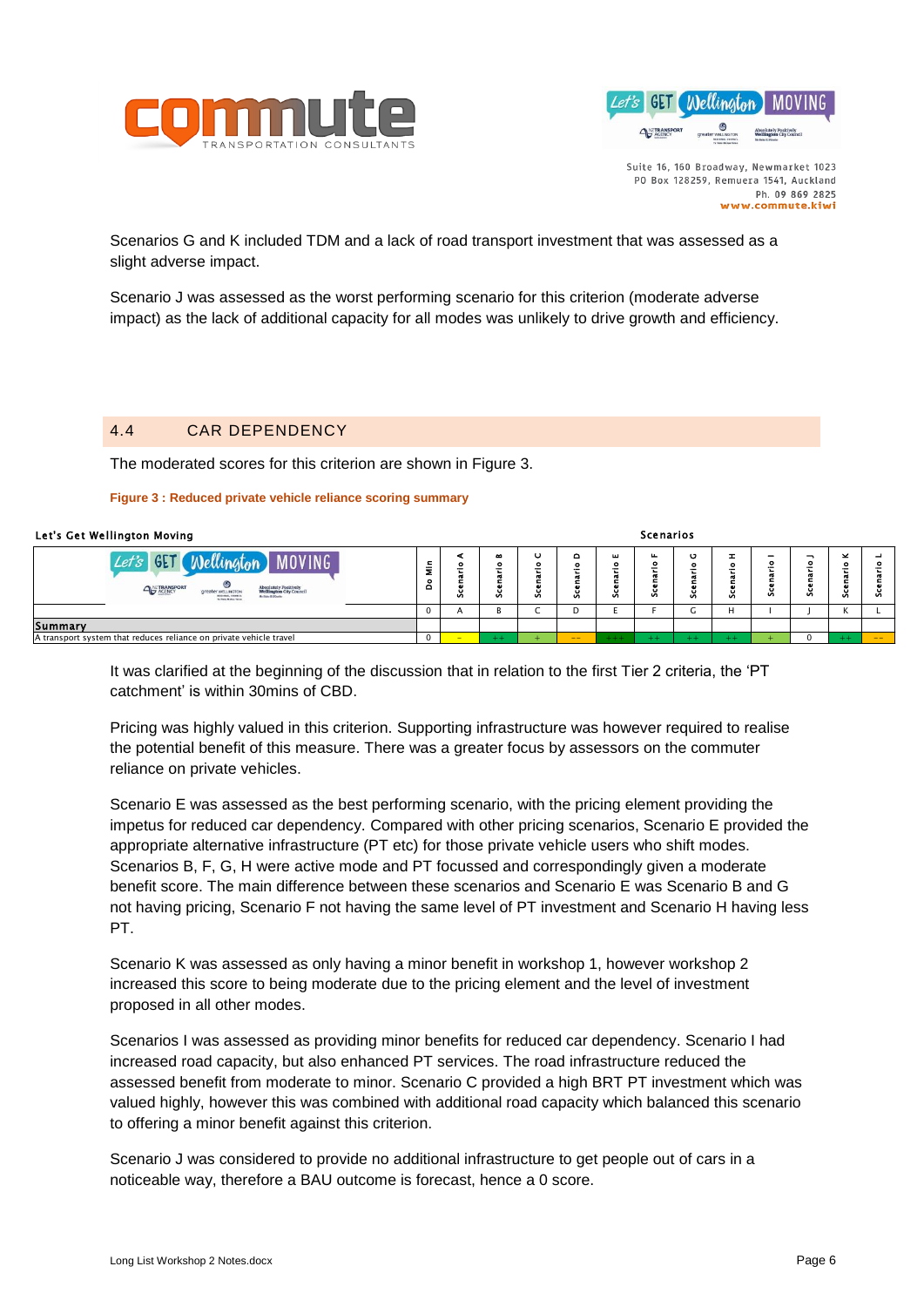



Scenarios that increased the amount of road capacity for general traffic were assessed as having adverse impacts on this criterion given the likely increase in road mode share as a result. Scenario D was the worst performing Scenario against this criterion, with the additional road capacity and lack of PT investment seen as not reducing the reliance on private vehicles.

Scenario L was also assessed as having a moderate adverse impact due to its local road enhancements and lack of PT investment encouraging private vehicle users. Scenario A included additional road capacity and BRT so was assessed performing better than Scenario D, and having a minor adverse impact on private vehicle use.

#### 4.5 SAFETY

The moderated scores for this criterion are shown in [Figure 4.](#page-6-0)

#### <span id="page-6-0"></span>**Figure 4 : Safety scoring summary**

| Let's Get Wellington Moving                                                                                                                                                                                                   | <b>Scenarios</b>                        |                |                                          |                        |               |                                  |                               |                   |        |                       |                        |             |         |  |
|-------------------------------------------------------------------------------------------------------------------------------------------------------------------------------------------------------------------------------|-----------------------------------------|----------------|------------------------------------------|------------------------|---------------|----------------------------------|-------------------------------|-------------------|--------|-----------------------|------------------------|-------------|---------|--|
| Wellington MOVING<br>GET <sub>1</sub><br>Let's<br>۵<br><b>ANZTRANSPORT</b><br>Absolutely Positively<br>Wellington City Council<br>greater wesures row<br><b>REGISTER COUNCIL</b><br>My Boke Ri Fourier<br>To Pane Maton Tolen | $\epsilon$<br>Ξ<br>$\bullet$<br>$\circ$ | ۰<br>u<br>Ø    | $\bullet$<br>۰<br>工<br>÷<br>C.<br>o<br>Ø | ပ<br>۰<br>-<br>u<br>Ō. | $\circ$<br>v. | <b>LL</b><br>$\bullet$<br>-<br>Ū | щ<br>۰<br>$\overline{ }$<br>n | o<br>۰<br>ū<br>Ō. | o<br>Ø | -<br>۰<br>œ<br>۰<br>Ū | ∽<br>۰<br>-<br>۰<br>Ū, | ×<br>o<br>v | −<br>-8 |  |
|                                                                                                                                                                                                                               | v                                       | $\overline{ }$ |                                          | ◡                      | IJ            |                                  |                               |                   | н      |                       |                        | N           |         |  |
| Summary                                                                                                                                                                                                                       |                                         |                |                                          |                        |               |                                  |                               |                   |        |                       |                        |             |         |  |
| A transport system that improves safety for all users                                                                                                                                                                         |                                         | $- -$          | $+ +$                                    |                        |               | $^{++}$                          | $+ +$                         |                   |        |                       |                        |             | $++$    |  |
|                                                                                                                                                                                                                               |                                         |                |                                          |                        |               |                                  |                               |                   |        |                       |                        |             |         |  |

With active modes an important aspect of this assessment, the scenarios with improved walking and cycling were assessed as being positive, particularly in and around the CBD.

Scenarios that provided additional road capacity were not assessed positively as there would be increased exposure to accidents.

The road focussed scenarios A and D were assessed as moderately adverse due to the increased number of vehicles on the road and in the CBD. The remainder of the scenarios were assessed as having positive impacts.

Scenario H was assessed in workshop 1 as having a minor safety benefit as whilst it includes considerable road options, it also has PT and active mode measures. However, workshop 2 felt that the proposed grade separations and detuning of the waterfront routes resulted in a moderate safety improvement.

All other scenarios were considered to have a moderate impact on safety, with enhanced PT, walking and cycling facilities proposed. Whilst there were differences between these scenarios, it was not considered enough to differentiate scoring. There was consideration for giving Scenario C a minor score, however on balance it was agreed that this was not warranted.

This assessment has meant that the assessment team have concluded that safety is not a significant differentiator between the scenarios (with the exception of Scenarios A and D). This reflection was made at both workshops and this was considered appropriate. The scenarios developed are generally expected to deliver a safer transport system, however there are not stand out scenarios in this regard.

# 4.6 ADAPTABILITY

The moderated scores for this criteria are shown in [Figure 5.](#page-7-0)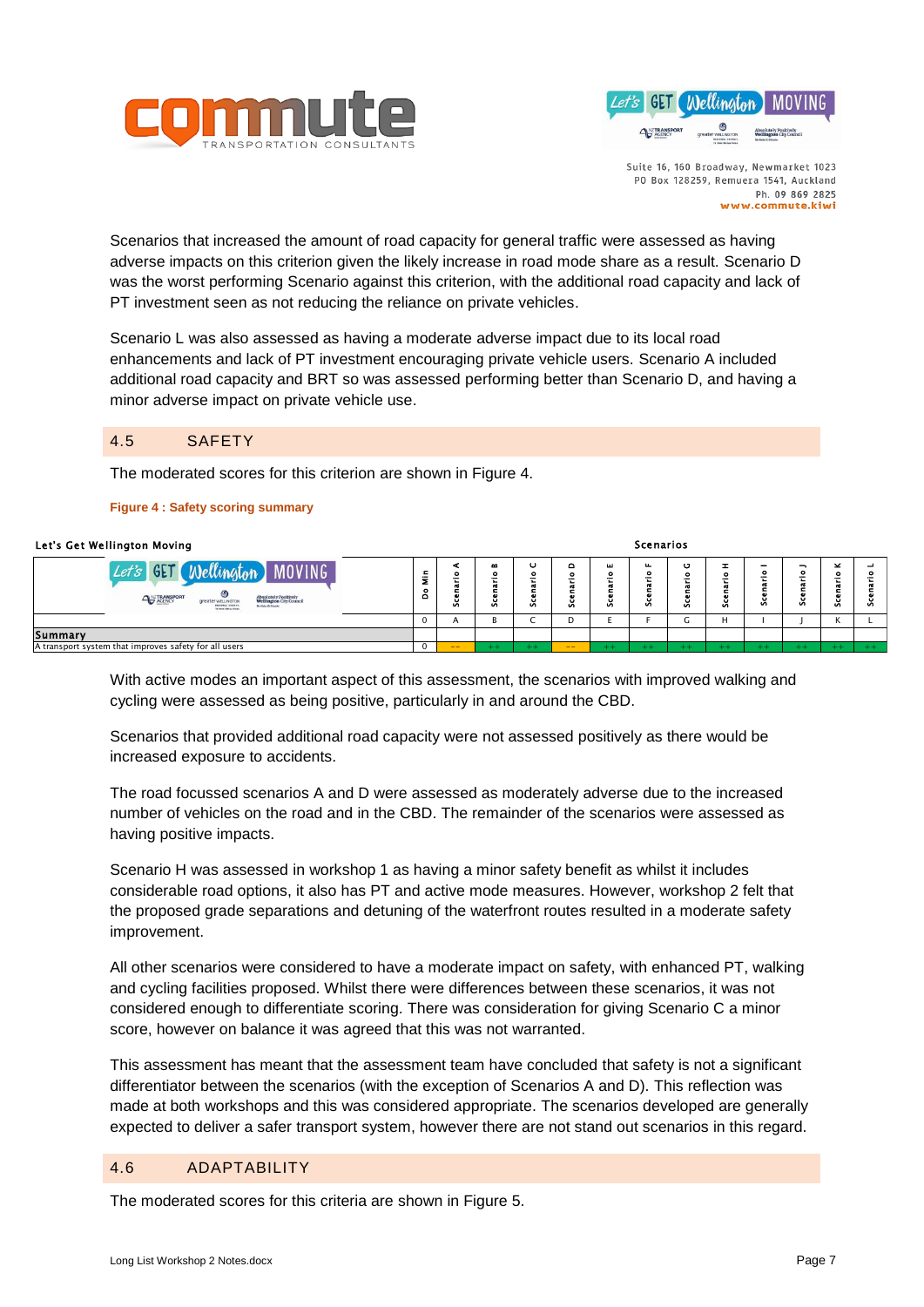



#### <span id="page-7-0"></span>**Figure 5 : Adaptability scoring summary**

#### Let's Get Wellington Moving

| Let's Get Wellington Moving                                                                                                                                                                                                 |                               |   |                                             |                   |              |                   | <b>Scenarios</b> |                   |                     |                        |         |         |    |
|-----------------------------------------------------------------------------------------------------------------------------------------------------------------------------------------------------------------------------|-------------------------------|---|---------------------------------------------|-------------------|--------------|-------------------|------------------|-------------------|---------------------|------------------------|---------|---------|----|
| Wellington MOVING<br>GET <sub>1</sub><br>Let's<br>۵<br><b>ANZTRANSPORT</b><br>Absolutely Positively<br>Wellington City Council<br>greater weunistow<br><b>BEGINNEL COUNCIL</b><br>My Hole Ri Foreign<br>To Pane Mutus Tales | $\blacksquare$<br>Ξ<br>۰<br>ō | u | $\bullet$<br>۰<br>Ġ.<br>$\blacksquare$<br>8 | o<br>۰<br>۰<br>Ũ. | ۰<br>۰<br>v. | ш<br>۰<br>÷<br>ŭ. | u.<br>×.         | o<br>o<br>o<br>Ũ. | <b>I</b><br>۰<br>S. | -<br>۰<br>œ<br>o<br>Ű. | ۰<br>Ũ. | ×<br>Ũ. | Ũ. |
|                                                                                                                                                                                                                             | $\mathbf 0$                   |   | Đ                                           |                   | D            |                   |                  | -<br>u            | H                   |                        |         | К       |    |
| <b>Summary</b>                                                                                                                                                                                                              |                               |   |                                             |                   |              |                   |                  |                   |                     |                        |         |         |    |
| A transport system that is adaptable to disruptions and future uncertainty                                                                                                                                                  |                               |   |                                             |                   |              | $-$               | $- -$            | -                 |                     |                        | -       | -       |    |
|                                                                                                                                                                                                                             |                               |   |                                             |                   |              |                   |                  |                   |                     |                        |         |         |    |

It was generally assumed that all new infrastructure would provide as best they could for future technologies (such as smart motorways). The assessment also confirmed that the scenarios providing new infrastructure provided greater resilience than those that did not. Scenarios that provided new capacity through services such as PT were also assessed as providing greater resilience in the event of an unplanned incident. The wider the breadth of the new infrastructure/services, the greater the resilience and therefore transport system adaptability.

Pricing was generally not valued highly in this criterion as it was considered to reduce the need for additional capacity, thereby not increasing the resilience of the transport system. However, a number of assessors felt that by potentially delaying new capacity, pricing enabled the latest technology to be implemented due to this delay.

Scenario F was therefore assessed as the poorest performing scenario having a moderate adverse impact, as it includes pricing and limited additional infrastructure and services, with the proposed cycling facilities not hugely valued from a resilience perspective.

Scenario E, G, J and K were assessed as having minor adverse impact for various reasons, including Scenario E including pricing and a focus on walking infrastructure, Scenario G having a strong emphasis on walking and cycling, Scenario J being cycling focussed and Scenario K having not real additional infrastructure proposed.

Scenario L was focussed on local road improvements and operational enhancements, additional infrastructure was limited and it was assessed as being similar to the current level of adaptability.

Scenario A, D, H and I provided additional road infrastructure and therefore were assessed as providing resilience benefits and therefore an overall minor positive impact against this criterion. Scenarios B and C were given the highest score as they enhanced both strategic road and PT infrastructure, providing a breadth of resilience and adaptability.

# 4.7 IMPLEMENTABILITY

The moderated scores for this criteria is shown in [Figure 6.](#page-8-0)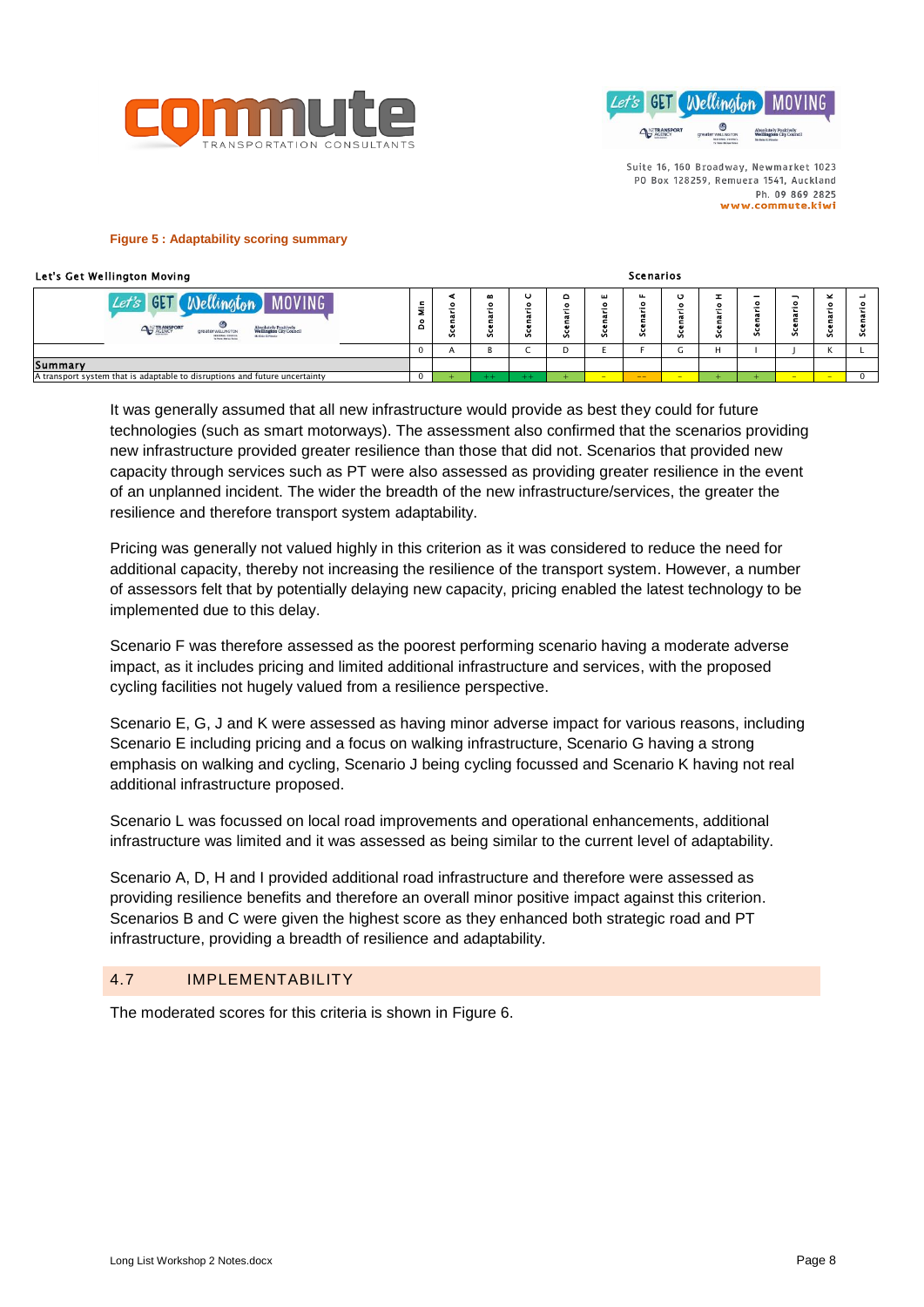



Scenarios

#### <span id="page-8-0"></span>**Figure 6 : Implementability scoring summary**

#### Let's Get Wellington Moving

| Let's GET Wellington MOVING<br>⊛<br>ANTRANSPORT<br>Absolutely Positively<br>Wellington City Council<br>greater wELINGTON<br><b>REGIONAL COUNCI</b><br>Mr Hoke Ki Poscia<br>To Parre Morriso Totals | Ξ<br>Ξ<br>å | c<br>e<br>Ū | œ<br>۰<br>÷<br>ದ<br>$\bullet$<br>Š, | c<br>о<br>Ø | $\circ$<br>Ø      | ш<br>۰<br>τ<br>$\sim$<br>ë<br>es<br>Sc | ш.<br>۰<br>--<br>۰<br>Ū. | O<br>Ø | ઝ     | ۰<br>σ<br>$\blacksquare$<br>ū<br>Ũ. | -<br>۰<br>۰<br>Ū, | ×<br>۰<br>Ø | ⊣<br>۰<br>ઝ |
|----------------------------------------------------------------------------------------------------------------------------------------------------------------------------------------------------|-------------|-------------|-------------------------------------|-------------|-------------------|----------------------------------------|--------------------------|--------|-------|-------------------------------------|-------------------|-------------|-------------|
|                                                                                                                                                                                                    | O           | A           | В                                   |             | D                 |                                        |                          | τ.     | н     |                                     |                   |             |             |
| <b>Implementability</b>                                                                                                                                                                            |             |             |                                     |             |                   |                                        |                          |        |       |                                     |                   |             |             |
| Consentability                                                                                                                                                                                     | 0           | ---         | <b>Participate</b>                  | $- -$       | $\qquad \qquad -$ | $-$                                    | 0                        | $-$    | $- -$ | $-- -$                              | 0                 |             | $- -$       |
| Feasibility                                                                                                                                                                                        |             | ---         | $-$                                 | $- -$       | $\qquad \qquad -$ | $-- -$                                 | ---                      | $-$    | $- -$ | $- -$                               | 0                 | $- - -$     | $-$         |
| <b>Summary</b>                                                                                                                                                                                     |             |             |                                     |             |                   |                                        |                          |        |       |                                     |                   |             |             |
| Implementability                                                                                                                                                                                   |             | ---         | -                                   | $- -$       | $\qquad \qquad -$ | $- -$                                  | $- -$                    | $-$    | $- -$ | $-- -$                              | O                 | $- -$       | $- -$       |

This tier 1 assessment was undertaken at the tier 2 level as there were only two tier 2 criteria and the workshops were mixing the two in their consideration. Each tier 2 criteria was therefore scored and an average score given for the tier 1 criteria of implementability.

# 4.7.1 CONSENTABILITY

From a consentability perspective, the large scale scenarios with tunnels, bridges and substantive impacts on the built and natural environment were assessed has having significant to moderate consenting risk. Scenarios A, D and I were considered to have significant consenting implications due to the level of grade separation and tunnel construction for the road element of the scenarios.

Scenarios C, H and L were assessed as having a moderate (due to lesser scale) consenting risk as Scenario C included less grade separation, Scenario H did not include the tunnels or BRT and Scenario L included less road network enhancements and PT services, however did include grade separation.

Scenarios B, E and G were assessed as having minor consenting risk as Scenario B included no tunnels or grade separation, but BRT, Scenario E included no roading but BRT and Scenario G included considerable cycling investment.

Scenarios F, J and K were assessed as having limited additional infrastructure and therefore no substantive consenting risks. From a consenting perspective, pricing was not seen has having any challenges.

# 4.7.2 FEASIBILITY

Scenarios with significant infrastructure in and around the CBD (such as new tunnels) and pricing were considered to have significant implementation risks. Pricing in particular was seen as requiring new legislation and political will to be implemented, resulting in considerable feasibility challenges.

Scenarios A, D with considerable roading investment and Scenarios E, F and K with pricing were therefore considered to have a significant adverse impact for this criterion.

Scenarios C, H and I were assessed as having moderate feasibility risks due to Scenario C has tunnels and high BRT, Scenarios H and I had grade separation.

Scenarios B, G and L, were smaller in scale from an infrastructure perspective and therefore assessed as having minor feasibility risk given Scenario B had no grade separation, Scenario G only major infrastructure was BRT and Scenario L included localised grade separation.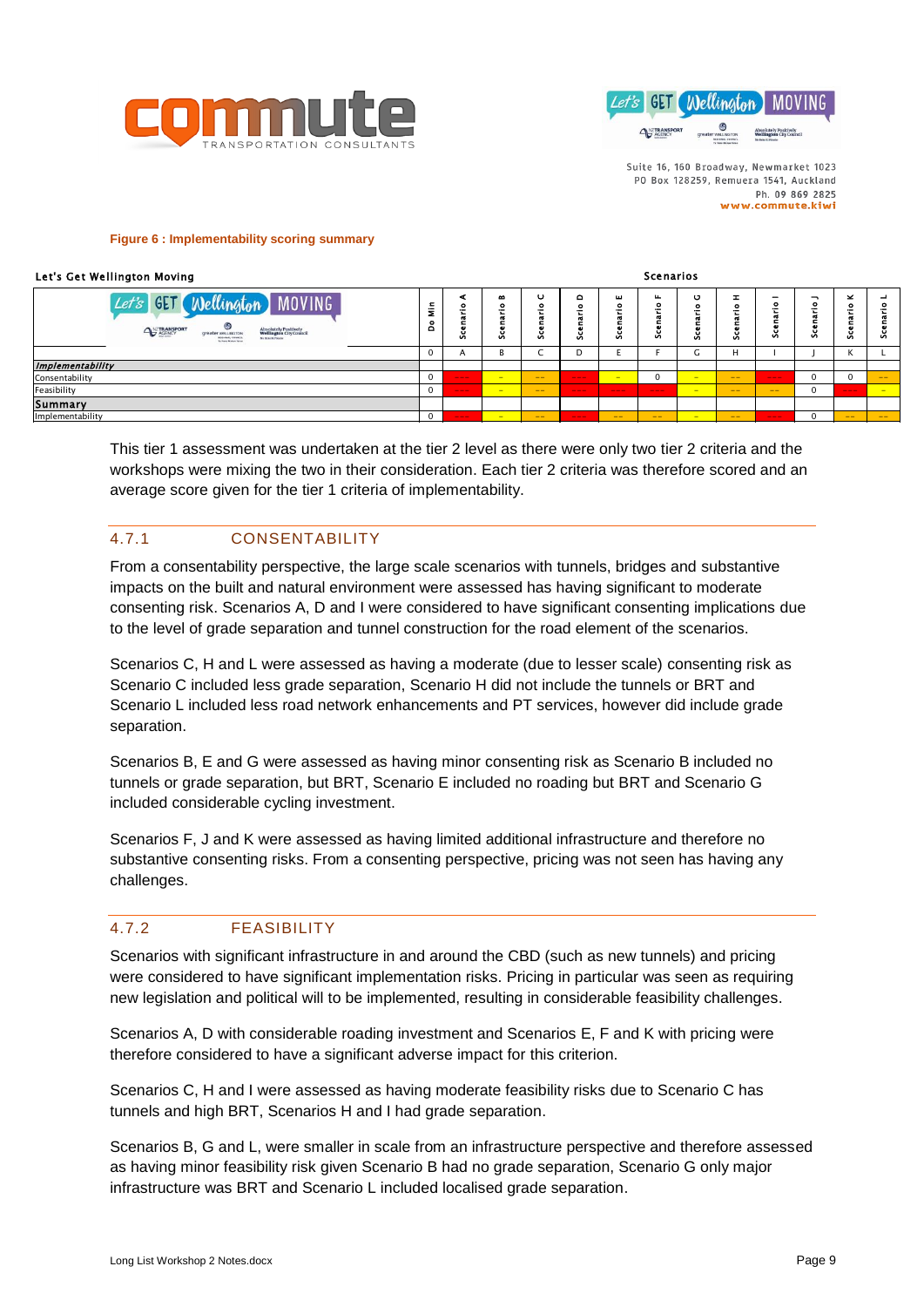



Scenario J was assessed has having limited feasibility risk, commensurate with a score of 0.

# 4.7.3 OVERALL

Overall this resulted in scenarios A, D and I having a significant implementation risk, followed by scenarios C, E, F, H, K and L having a moderate risk with scenarios B and G having a minor risk.

# 5 COST

No cost information was available at this time, so this criterion was not scored or moderated at the workshop.

# 6 OVERALL

It is considered that a robust and comprehensive assessment of the long list scenarios has been undertaken. There has been wide involvement from the team and this has brought a diversity of perspective and expertise.

The moderation process has worked well with alignment reached at both workshops of scores for each scenario.

Combining all of the assessment undertaken is summarised in [Figure 7.](#page-9-0)

#### <span id="page-9-0"></span>**Figure 7 : Workshop 1 long list assessment summary**

|                                                                            | <b>Scenarios</b><br>Let's Get Wellington Moving                                                                                                                                                        |              |             |               |                   |                     |                   |                   |             |                           |                          |             |               |              |
|----------------------------------------------------------------------------|--------------------------------------------------------------------------------------------------------------------------------------------------------------------------------------------------------|--------------|-------------|---------------|-------------------|---------------------|-------------------|-------------------|-------------|---------------------------|--------------------------|-------------|---------------|--------------|
| Let's                                                                      | <b>MOVING</b><br><b>GET</b><br>Wellington 1<br>reater wELLINGTON<br><b><i>Edithac</i></b> Chies                                                                                                        | ş<br>å       | cenario     | œ<br>Scenario | U<br>Scenario     | ٥<br>$\bullet$      | ш<br>Scenario     | Scenario          | U<br>enario | ᆂ<br>$\bullet$<br>Scenari | Scenario I               | Scenario J  | ×<br>Scenario | Scenario     |
|                                                                            |                                                                                                                                                                                                        | $\mathbf 0$  | A           | В             | C                 | D                   | E                 | F.                | G           | H                         |                          |             | К             | L            |
| Summary                                                                    |                                                                                                                                                                                                        |              |             |               |                   |                     |                   |                   |             |                           |                          |             |               |              |
|                                                                            | A transport system that enhances the liveability of the central city                                                                                                                                   | $\mathbf 0$  | ---         | $+ +$         | $++$              | $\qquad \qquad - -$ |                   |                   |             |                           | $++$                     |             |               | $\mathbf{0}$ |
|                                                                            | A transport system that provides more efficient and reliable access to support growth                                                                                                                  | $\mathbf 0$  | $++$        |               |                   | $++$                |                   | 0                 | $\equiv$    |                           |                          | $- -$       |               | 0            |
|                                                                            | A transport system that reduces reliance on private vehicle travel                                                                                                                                     |              |             | $+ +$         |                   | $- -$               |                   | $+ +$             | $++$        | $+ +$                     |                          | $\mathbf 0$ | $+ +$         |              |
| A transport system that improves safety for all users                      | $\mathbf 0$                                                                                                                                                                                            | $- -$        | $+ +$       | $++$          | $\qquad \qquad -$ | $+ +$               | $++$              | $++$              | $++$        | $++$                      | $+ +$                    | $++$        | $++$          |              |
| A transport system that is adaptable to disruptions and future uncertainty | $\mathbf 0$                                                                                                                                                                                            | $+$          | $+ +$       | $+ +$         | $+$               | $\equiv$            | $-1$              | $\equiv$          | $+$         | $+$                       | $\overline{\phantom{a}}$ | $\sim$      | $\mathbf 0$   |              |
| Implementability                                                           |                                                                                                                                                                                                        | $\mathbf 0$  | ---         |               |                   | $---$               | $\qquad \qquad -$ | $\qquad \qquad -$ | -           | $-$                       | $---$                    | $\Omega$    | $\rightarrow$ |              |
| Cost                                                                       |                                                                                                                                                                                                        | $\mathbf{0}$ | $\mathbf 0$ | $\mathbf 0$   | $\Omega$          | $\mathbf{0}$        | $\mathbf 0$       | 0                 | $\Omega$    | $\mathbf 0$               | $\mathbf 0$              | $\Omega$    | $\mathbf 0$   | $\mathbf 0$  |
| Ranking                                                                    |                                                                                                                                                                                                        | 9            | 12          |               |                   | 13                  | $\overline{4}$    |                   | 6           | 3                         | 5                        | q           |               | 11           |
| <b>Average score</b>                                                       |                                                                                                                                                                                                        | 0.0          | $-6.0$      | 8.0           | 8.0               | $-7.0$              | 6.0               | 3.5               | 4.0         | 7.0                       | 4.5                      | 0.0         | 3.5           | $-1.5 -$     |
|                                                                            | Without a costing assessment, this shows the following outcomes of the long list MCA process:<br>1. Scenario C and B were the equal best performing scenarios against all of the criteria<br>assessed. |              |             |               |                   |                     |                   |                   |             |                           |                          |             |               |              |
| 2.<br>3.                                                                   | Scenario C is the best performing scenario against the second efficiency and growth criteria.<br>Scenario H is the third ranked scenario in the assessment.                                            |              |             |               |                   |                     |                   |                   |             |                           |                          |             |               |              |
| 4.                                                                         | Scenario E performs best against the third criteria, being reducing reliance on private vehicles,<br>due to the combination of pricing and PT enhancements                                             |              |             |               |                   |                     |                   |                   |             |                           |                          |             |               |              |

- 1. Scenario C and B were the equal best performing scenarios against all of the criteria assessed.
- 2. Scenario C is the best performing scenario against the second efficiency and growth criteria.
- 3. Scenario H is the third ranked scenario in the assessment.
- 4. Scenario E performs best against the third criteria, being reducing reliance on private vehicles,